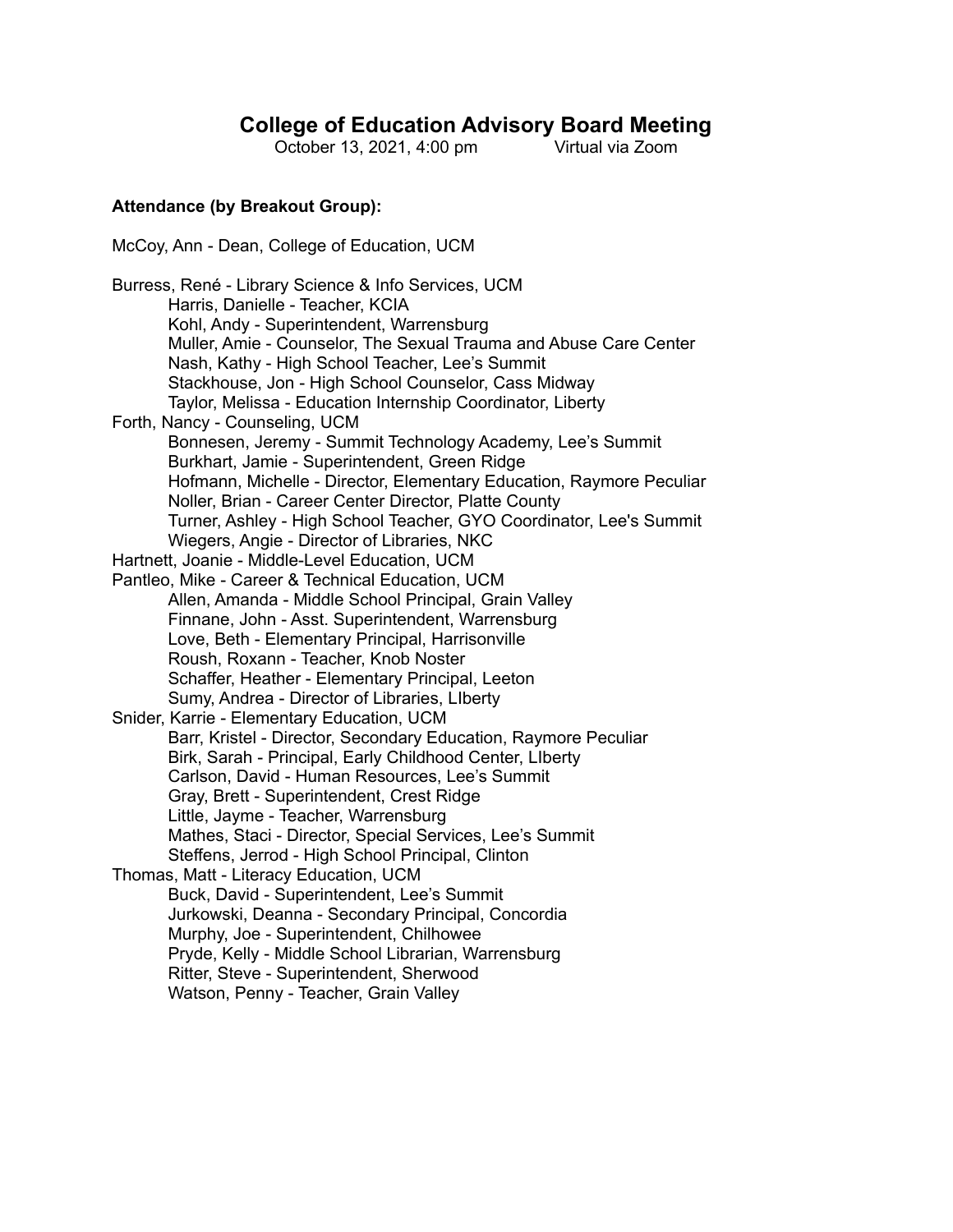## **Welcome and Updates from the College**

- Welcome
	- Dean McCoy welcomed everyone and expressed gratitude for their attendance and for everything they do for our collective programs and students
- Priorities for the Year
	- The primary goal is to continue to build on our collective strengths to support our students
	- Triangle Analogy: we continue to build on our strengths Partners, Programs, Faculty/Staff - For us, three parts provide strength that supports our students
		- Programs responsive to data and changes in the field
		- Faculty outstanding, experts in their fields
		- Partners all of our partner districts and educators and the work they do with our students is essential and part of our strength
- Reorganization
	- $\circ$  The College is currently undergoing a reorganization from the current two school structure to more visible, smaller units, we hope to have a decision by the end of the fall semester
- Strategic Planning
	- $\circ$  We have goals and we need to move them into an action plan, which is part of the goals behind tonight's meeting
- Preparing for accreditation
	- The College has started preparations for our accreditation review in Spring 2023
- Recruitment and Retention
	- Grow Your Own
		- Early Childhood Certificates
		- Paraprofessional to Certified Teacher track
		- Partnering with high schools
	- Future Teacher Academy
		- The October 6th event brought nearly 450 high school and middle school students to campus for a conference on preparing to be future teachers
		- February 25 Teach It Forward will bring those same students back for another conference and greater learning opportunities

#### **Breakout Session 1 - Data**

- Quick introductions
- Student Teaching Data
	- Missouri Educator Evaluation System
	- Missouri Content Assessment
	- Dispositions
	- Student Teacher Work Sample
	- Student Teacher Exit Survey
- Questions for you:
	- What patterns did you notice in the data?
	- $\circ$  How does our data compare to what you have observed in the new educators you hire?
	- o What suggestions do you have for addressing any concerns noted?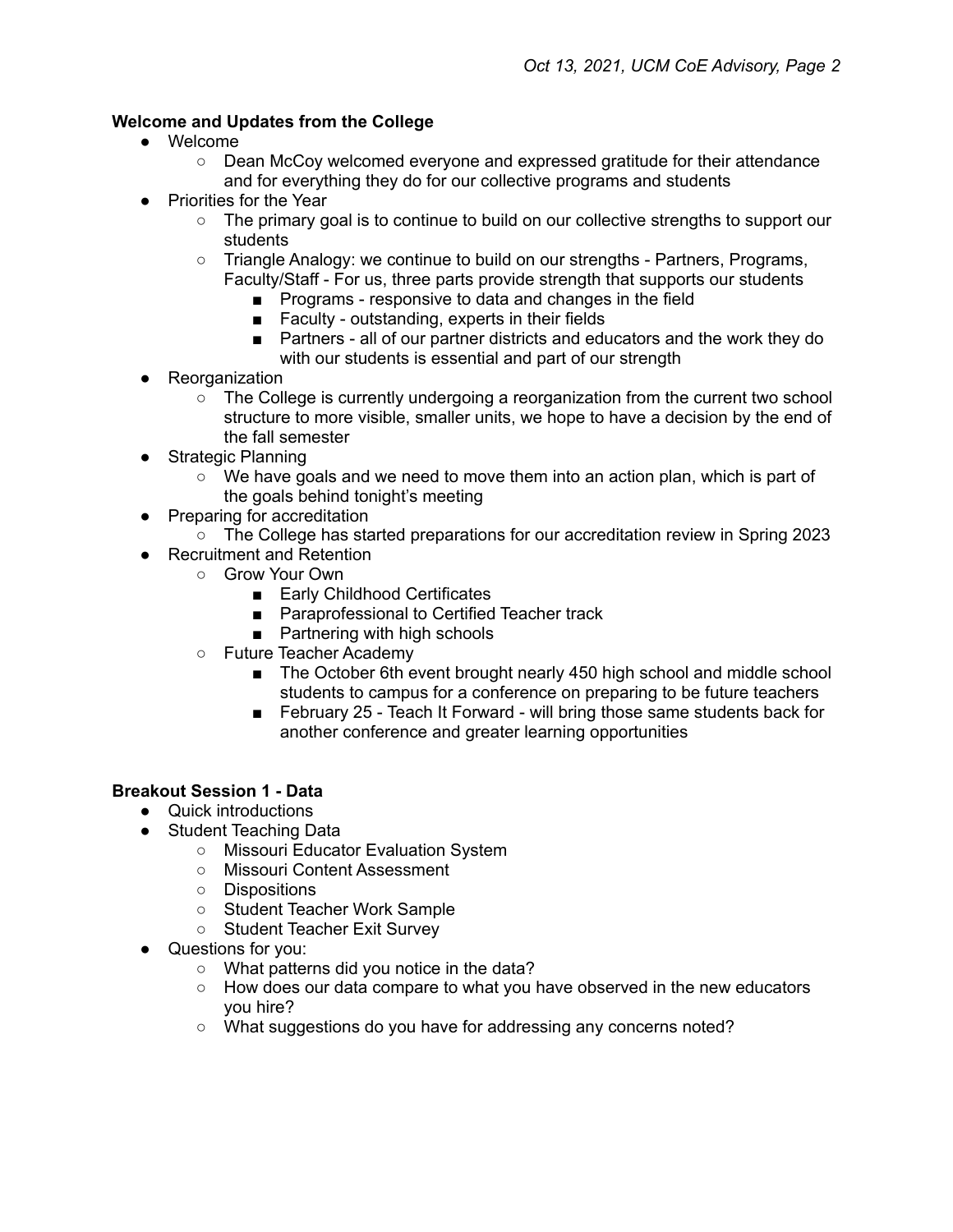## **Breakout Session 1 Responses**

- **● Group 1 - Burress**
	- Admin vs Cooperating Teacher ratings, admin appear to always rate lower
	- MOCA what do we do when they don't pass the content exams, districts are hiring as long term substitute teachers, but what is UCM doing
	- $\circ$  The student exit survey indicates students are not prepared to deal with discipline issues, but districts know this and are prepared to deal with it from day one
	- Students are unprepared for modifying instruction for IEP, gifted, ELL and have no experience with administrative meetings (such as IEP) for these students
	- Need more experience with communicating with parents and what is the best mode as well as what obstacles might be faced when trying to communicate with parents such as translation
- **● Group 2 - Forth**
	- Patterns of data observed, especially celebrating positive overall scores but wondering why there were low scores in collaboration
	- MEES for critical thinking was lower, wondering why
	- Overall the data is consistent and was as was expected but there may be a difference between traditional and nontraditional students
	- More training on lesson design differentiation
	- Suggesting building mentorship between the administration and student teachers to develop better connections
	- Use data for marketing purposes
	- Work with high schools with GYO programs

## **● Group 3 - Hartnett/Pantleo**

- $\circ$  Lack of confidence in working with parents, IEP, gifted and classroom discipline
- Under the co-teaching model, the student teachers may not get to do solo work in more difficult areas i.e. parent communication,IEP meetings, classroom discipline areas and then reflect with cooperating teachers. More opportunities to "fly solo" and then embrace and reflect with cooperating teachers in these areas.
- Remind cooperating teachers to try and give teacher candidates the opportunities to be involved in parent communications IEP, ELL, etc
- Need training and spending time with behavior interventionists, ELL teachers, SpEd teachers, etc. to give exposure before student teaching
- $\circ$  Some of these skills are hard to develop without a teacher having that "true" ownership" of their own classroom.
- **Group 4 -** Snider
	- Alignment of how students and cooperating teachers report the indicators compared to administrators and unclear what those indicators represent vs individual interpretations
	- $\circ$  Is UCM satisfied with the participant sample size for our data or do we want more feedback?
	- Classroom management and critical thinking need to be shaped around social-emotional learning development, Mazlow before Bloom
	- A desire for students to understand universal strategies for classroom management in addition to content-specific strategies
	- Recommendation for clinical students to sit in on the very first few days of school to see how teachers lay their groundwork
- **● Group 5 - Thomas**
	- ELL, IEP, confidence, parent communication, etc. the same
	- Discipline issues, behavior management, and how to talk to parents appear to be areas students struggle with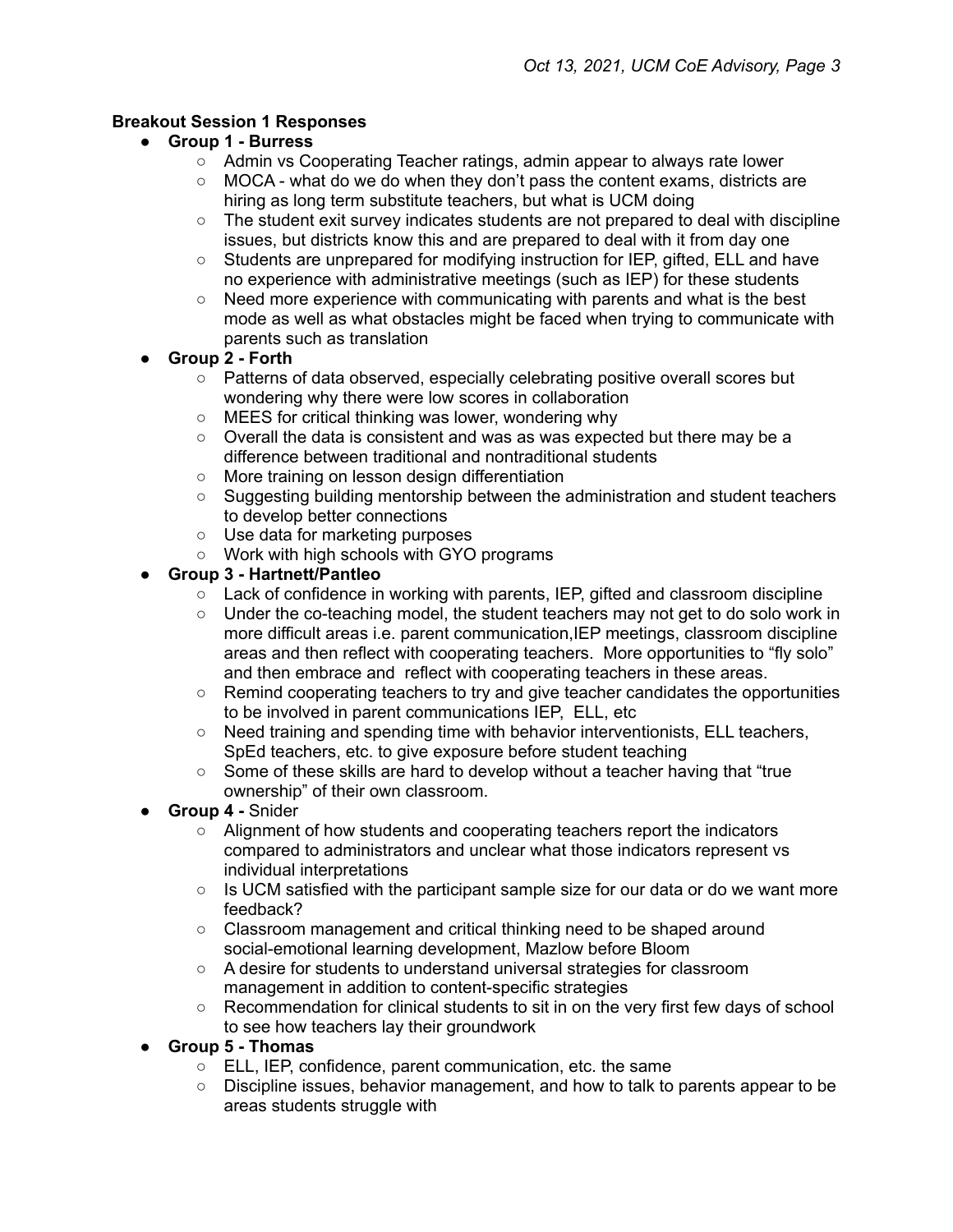- $\circ$  Communication with parents have a lot of modes but the data doesn't indicate which type(s) are being used
- Ensuring that students are prepared for the various modes of communication available in the districts as technology evolves, including parent-teacher conferences
- New teachers have skills but lack confidence, they need more practice
- Work sample evaluation is rigorous, mastery type work

## **Breakout Session 2 - Goals and Plans**

- Selected goals
	- Continue to serve as an exceptional talent pipeline for school districts and other partner settings.
	- Adapt our current models to meet changing needs of students and partner settings.
	- Engage current students, staff, and faculty with alumni.
	- Connect with various stakeholders to advocate for the College.
	- Grow, develop, and strengthen partnerships.
- What strategies or action steps would you suggest as we move the goals into a strategic plan?

## **Breakout Session 2 Responses**

- **● Group 1 - Burress**
	- $\circ$  Representation of diversity among those doing the recruiting to help students identify or even approach a career table for information
	- Urban education and how UCM gets lost in the middle of the state and we may want to send more representatives to talk to the students in buildings and bring swag items for our alumni to show affiliation with UCM
	- Future Teacher Academy being more widely advertised
	- MU and NW both have lab schools that are attractive to future teachers and we need to use the district we have on our doorstep as that sort of opportunity, as well as Knob Noster and Whiteman Elementary
	- Work on establishing stronger relationships with the districts that are farther away and prepare students to establish those connections with the district personnel via personal interactions "where did you study, where are you from, etc."
	- Representation of UCM needs to reflect the students, more diverse USups and recruiters in the schools
	- Rescheduling program course dates to allow students to have free days where they can sub in the local district for more real-world hands-on experiences

## **● Group 2 - Forth**

- Continue having the Future Teacher Academy, the speaker was great
- Make sure that we are not only reaching out to schools with information and swag but possibly offer incentives for district personnel like tuition discounts
- Sending actual UCM students to the schools to serve as peer recruiters
- Students who are student teaching and working at the same time create difficulties for the students, how can we help them
- Encouraging paras to work toward teacher certification
- Facilitating current teachers to connect with their students who may be interested in becoming teachers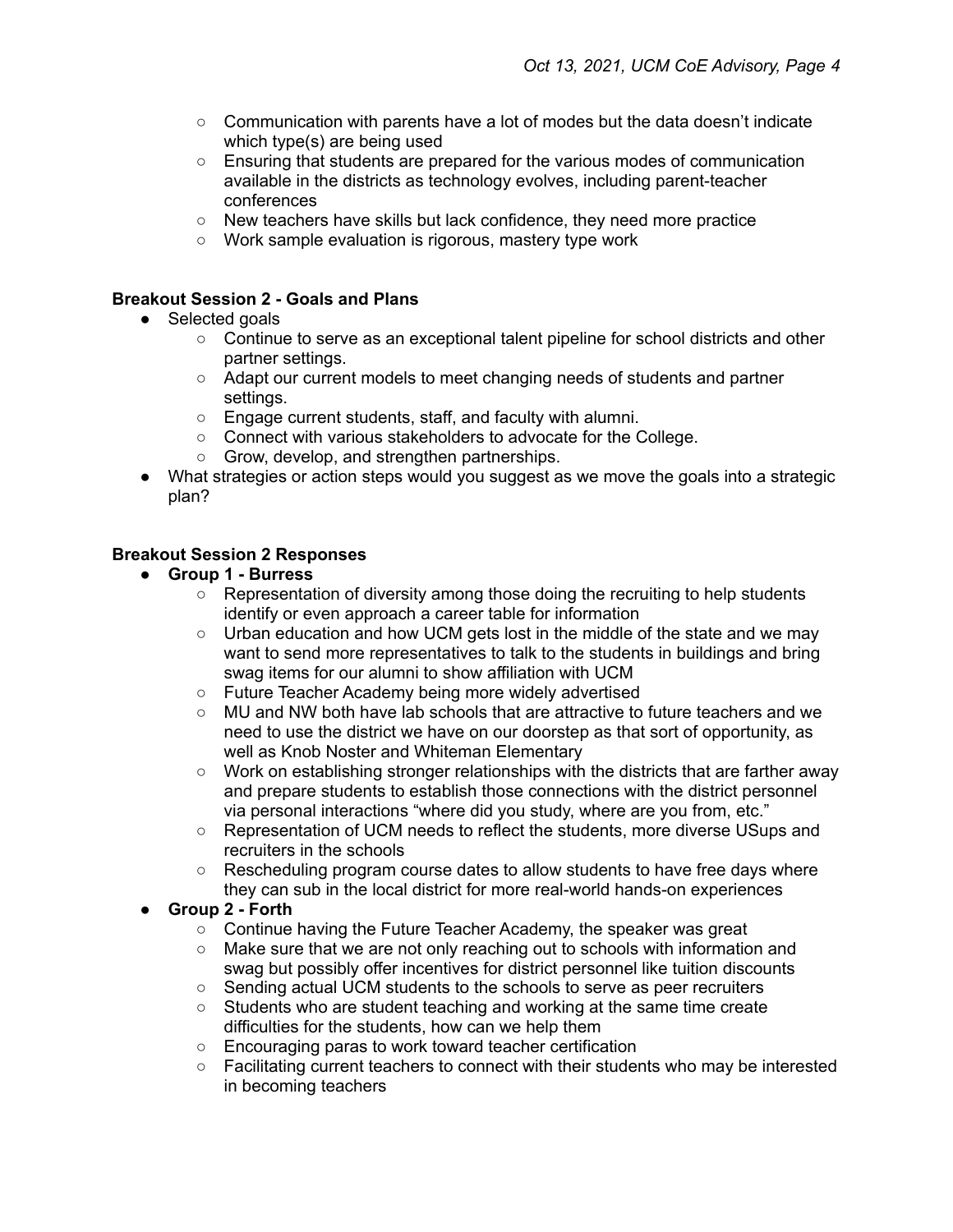## **● Group 3 - Hartnett/Pantleo**

- Future Teacher Academy is a great program, we need to make sure it's robust and available at all schools.
- GYO and Para to Teacher programs are good programs, especially for small school districts
- We've been strict about going back to home towns to student teach, but if there is a relationship (subbing), it's a good thing for teacher candidates to maximize those ties with their student teaching placements
- Make sure we are giving students real-world learning experiences
- Quite a few UCM grads are teaching in the districts, we need to highlight and promote UCM's education program by helping them highlight where they got their degree
- Students come to campus, which is a good thing, but UCM needs to go to the schools and attend the career days in the schools to promote the teaching profession and meet the students where they are instead of just bringing them to campus
- Don't forget the smaller districts, teacher candidates think they want to go to larger districts but we need to keep promoting the smaller ones because they also have needs

# **● Group 4 - Snider**

- Have a group like those here today to meet with students before they are interviewing, early on in the program, to make connections and get insights to help prepare them for the districts
- $\circ$  Using this group to change the narrative of being a teacher because sometimes we are our own worst enemies and not highlighting the benefits of being educators, both financial and emotional benefits, and share that information with prospective teachers and sell them using placement and retention rates compared to other programs
- Current program pacing is intense and doesn't provide enough time for real reflection outside of the school day
- Opportunities to meet with faculty outside of the classroom and meet with cooperating teachers outside of the clinical space to have more targeted conversations
- Need to have the state invest in education more to create an equitable balance between what large and small schools can offer to new teachers
- Develop a conference for first-year teachers that touches on the social-emotional needs of the students and teachers, help new teachers develop resilience and self-care practices to support themselves, possibly invite current practicing teachers to provide examples and reassurance

## **● Group 5 - Thomas**

- $\circ$  Alumni mentors at the undergraduate and graduate levels to help both new students and current teachers who are returning for graduate programs
- Meeting the needs of both urban and rural schools, especially regarding the level of prep work differences between the two and how the expectations for new teachers differ based on the needs of the district (small school = more prep)
- $\circ$  Not just ask students where they want to be placed, but also ask the districts what they are looking for in the students placed at their schools to help build the relationship between students and districts sooner
- $\circ$  Examine how we can help students placed in smaller schools where the drive may be longer, perhaps housing and/or community partnerships